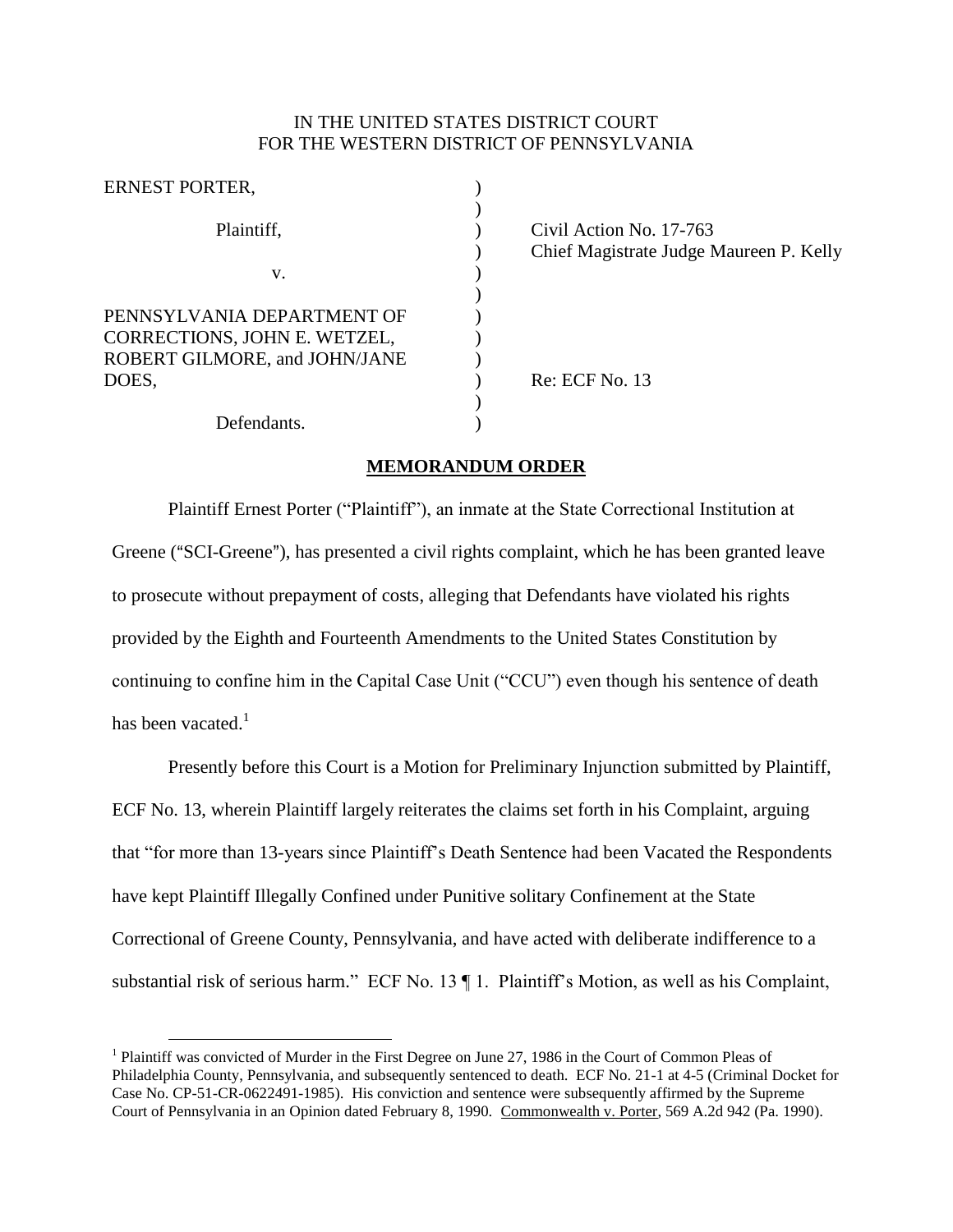is based upon the recent decision by United States Court of Appeals for the Third Circuit in Williams v. Sect'y of the Pa. Dept. of Corr., 848 F.3d 549 (3d Cir. 2017), wherein the Court held that "the Due Process Clause of the Fourteenth Amendment . . . limits the State's ability to subject an inmate to the deprivations of death row once the death sentence initially relied upon to justify such extreme restrictions is no longer operative." Id. at 552. Plaintiff contends that because his death sentence has been vacated, his continued confinement in the CCU runs afoul of Williams necessitating his immediate placement in the general population.

A preliminary injunction is an extraordinary and drastic remedy that "should not be lightly indulged in, but used sparingly and only in a clear and plain case." Emile v. SCI-Pittsburgh, No. 04-974, 2006 WL 2773261, at \*6 (W.D. Pa. Sept. 24, 2006), *quoting* Plain Dealer Publ'g Co. v. Cleveland Typographical Union #53, 520 F.2d 1220, 1230 (6<sup>th</sup> Cir. 1975). See AT&T v. Winback and Conserve Prog. Inc., 42 F.3d 1421, 1426-27 (3d Cir. 1994). "[G]reat caution" and "judicial restraint" are particularly called for in the prison context where "complex and intractable problems of prison administration" are implicated. Goff v. Harper, 60 F.3d 518, 520 (8th Cir. 1995). See Bailey v. Gagnon, No. 06-1154, 2009 WL 982694, at \*1 (W.D. Pa. April 9, 2009).

In determining whether a preliminary injunction is warranted, the District Court is to consider "(1) whether the movant has a reasonable probability of success on the merits; (2) whether irreparable harm would result if the relief sought is not granted; (3) whether the relief would result in greater harm to the non-moving party, and (4) whether the relief is in the public interest." Monroe v. Bryan, No. 12-1627, 2012 WL 2478375, at \*1 (3d Cir. June 29, 2012), *quoting* Swartzwelder v. McNeilly, 297 F.3d 228, 234 (3d Cir. 2002). See Abu-Jamal v. Price, 154 F.3d 128, 133 (3d Cir. 1998) (for an inmate to sustain his burden of proof that he is entitled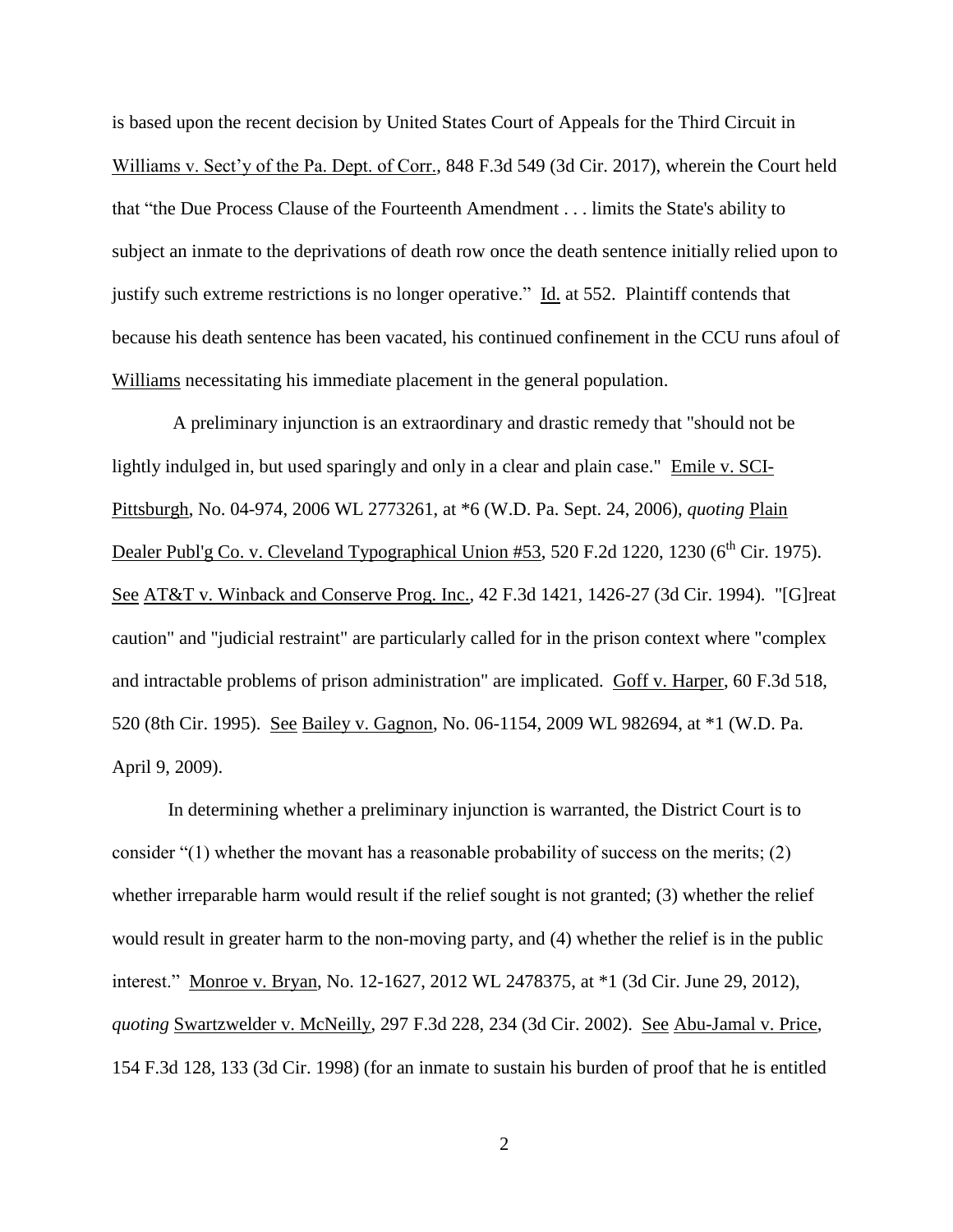to a preliminary injunction, he must demonstrate both a reasonable likelihood of success on the merits and that he will be irreparably harmed if the requested relief is not granted). "[I]t is the movant's burden to show that the 'preliminary injunction must be the only way of protecting the plaintiff from harm.'" Emile v. SCI-Pittsburgh, 2006 WL 2773261, at \*6, *quoting* Campbell Soup Co. v. ConAgra, Inc., 977 F.2d 86, 91 (3d Cir. 1992). Indeed, because "[t]he purpose of a preliminary injunction is to preserve the *status quo*, not to decide the issues on their merits[,] Anderson v. Davila, 125 F.3d 148, 156 (3d Cir. 1997), irreparable harm is established by showing that the plaintiff will suffer injury that "cannot be redressed by a legal or an equitable remedy following trial." Messner v. Bunner, No. 07-112E, 2009 WL 1406986, at \*4 (W.D. Pa. May 19, 2009), *quoting* Instant Air Freight Co. v. C.F. Air Freight, Inc., 882 F.2d 797, 801 (3d Cir. 1989).

Here, it is apparent from the record before the Court that Plaintiff is unable to show a likelihood of success on the merits and therefore his Motion will be denied.

The record shows that Plaintiff filed a Petition for Writ of Habeas Corpus in the United States District Court for the Eastern District of Pennsylvania on or about May 25, 1999, which was granted in part and denied in part on June 26, 2003. ECF No. 21-1 at 13-27: #1, #109 (Civil Docket for Case No. 2:99-cv-02677). See Porter v. Horn, 276 F. Supp. 2d 278, 364-65 (E.D. Pa. 2003). Specifically, the Court granted relief with respect to Plaintiff's sentence of death, which was concomitantly vacated, and denied the petition in all other respects. Id. The Order also stated, however, that "if either Petitioner or Respondents file an appeal to the United States Court of Appeals for the Third Circuit, the entry of this Order will be stayed pursuant to Eastern District of Pennsylvania Local Rule 9.4(12) pending the disposition of that appeal." Id. Not only did Respondents appeal the granting of habeas relief relative to Plaintiff's sentence to the

3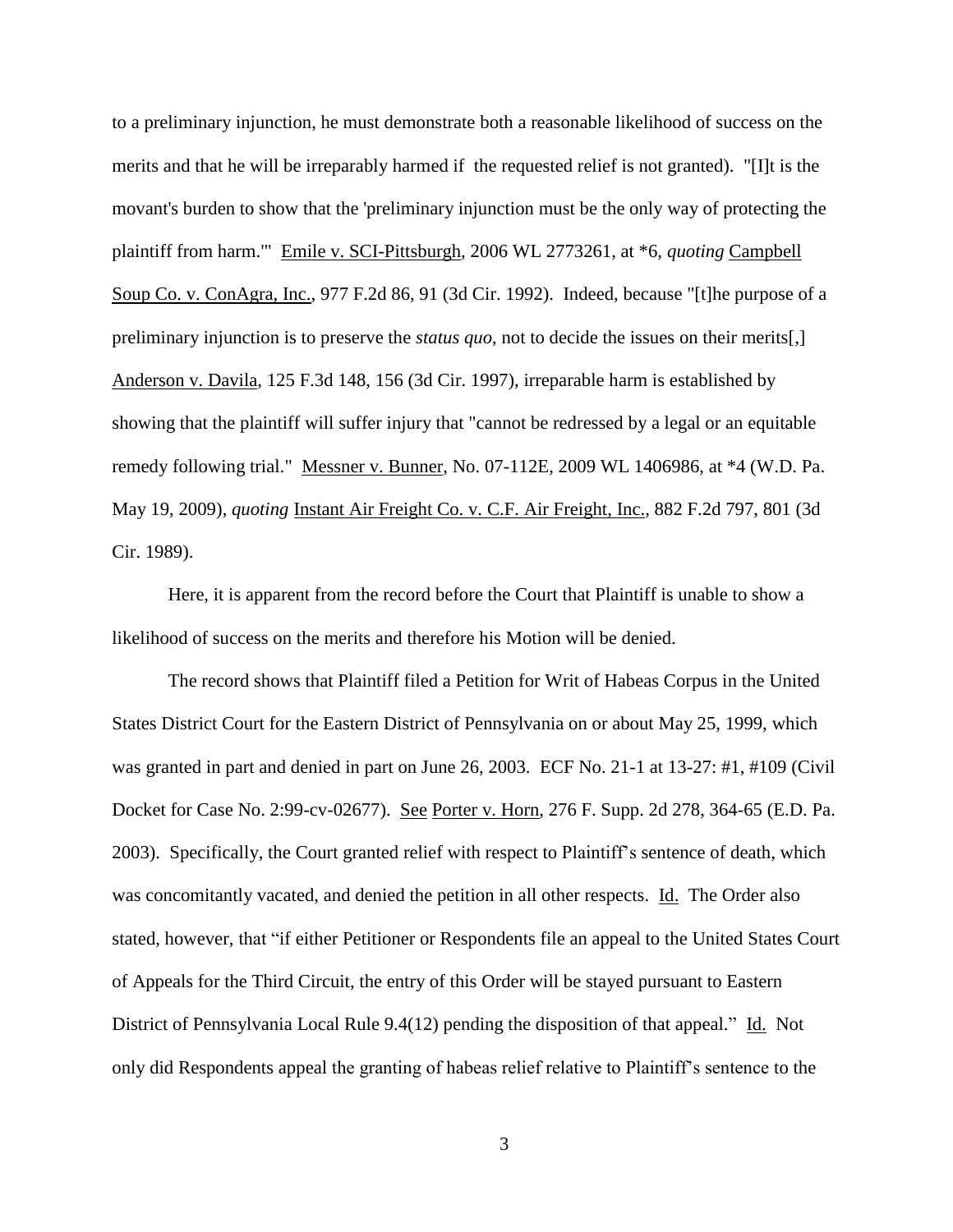Third Circuit Court of Appeals but Plaintiff appealed the portion of the Order denying relief on the other issues raised in his habeas petition. ECF No. 21-1 at 26: #112, #114; ECF No. 21-1 at 28-37 (General Docket for Case No. 03-9006 (3d Cir.); ECF No. 21-1 at 38-47 (General Docket for Case No. 03-9007 (3d Cir.)). Consequently, the Order vacating Plaintiff's death sentence was stayed pending the outcome of those appeals. The record shows that those appeals are still pending and thus the Order vacating Plaintiff's death sentence remains stayed.  $\underline{Id.}^2$  Plaintiff's death sentence therefore is still operative and his continued confinement in the CCU does not violate Williams. Under these circumstances, Plaintiff is unable to show that he is likely to succeed on the merits of his claim and injunctive relief is not warranted.

 $\overline{a}$ 

 $2$  It appears that The Court of Appeals for the Third Circuit entered an order on February 12, 2004, staying the briefing schedules on the parties' respective appeals pending a decision by the United States Supreme Court in *Banks v. Horn*, No. 02-1603. ECF No. 21-1 at 32, 42. Although the stay was lifted on September 8, 2004 following the Supreme Court's decision in *Banks*, Plaintiff subsequently filed two motions on October 22, 2004 and October 27, 2004, respectively, asking that the briefing schedules be temporarily tolled pending the disposition of two other cases then pending in the United States Supreme Court. Id. Plaintiff subsequently withdrew one of those requests and, following the Supreme Court's decision in the second case, the briefing schedules on Plaintiff's cases were reinstated. Id. at 33, 42-43. Plaintiff, however, filed four motions seeking an extension of time of 60 days each to file his brief and appendix, which were all granted. Id. Then, on November 9, 2006, Plaintiff filed a Motion asking to hold the appellate proceedings in abeyance pending the Pennsylvania Supreme Court's disposition of Plaintiff's Petition for State Post-Conviction Relief filed on August 16, 2002, wherein he raised a claim under *Atkins v. Virginia*, 536 U.S.304 (2002). Id. at 33, 43. That motion was granted by the Third Circuit Court of Appeals on February 7, 2007, with the added directive that the parties were to file status reports regarding the PCRA proceedings every 60 days until the conclusion of the state proceedings. Id. at 34, 43-44. Review of the appellate docket show that the latest status report was filed on August 16, 2017, in which it is indicated that Plaintiff's PCRA Petition with respect to the *Atkins* issue has yet to be ruled on. Id. at 37, 47. See id. at 48-50 (8/16/17 Status Report). (It should be noted here that Plaintiff supplemented his PCRA Petition on June 15, 2006, raising a claim under *Brady v. Maryland*, 373 U.S. 83 (1963). Although the PCRA court issued a ruling dismissing the PCRA Petition on November 8, 2007, it did so finding that it was time-barred and did not meet the requirement of *Brady* material. Com. v. Porter, 35 A.3d 4, 7–11 (Pa. 2012). The PCRA court did not address the *Atkins* issue and that portion of the PCRA Petition remains pending. Indeed, in its opinion affirming the denial of post-conviction relief, the Pennsylvania Supreme Court directed the PCRA court "to promptly dispose of appellant's long-pending prior PCRA petition, which raised an issue under *Atkins* . . . ." *Id*. at 7.) As such, the appeals from the District Court's Order granting habeas relief with respect to Plaintiff's death sentence remains pending in the Third Circuit Court of Appeals as well, and the stay imposed by the District Court of its Order vacating Plaintiff's death sentence is still in effect.